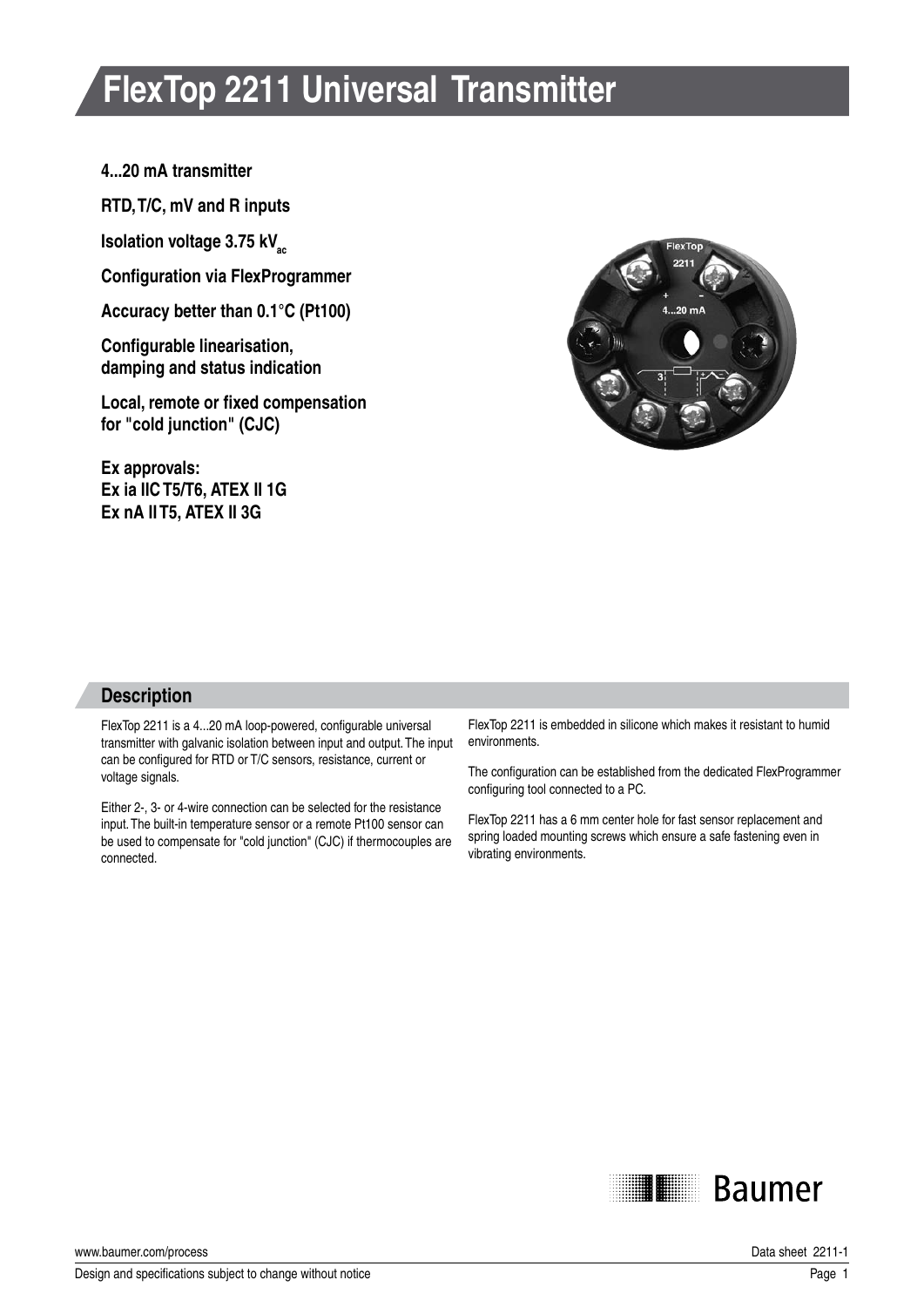## **Technical Data**

| Input                                                                                                                    |                                                                                                                                                                | <b>EMC</b> data                                                                                       |                                                                       |                                                                                                                                             |  |
|--------------------------------------------------------------------------------------------------------------------------|----------------------------------------------------------------------------------------------------------------------------------------------------------------|-------------------------------------------------------------------------------------------------------|-----------------------------------------------------------------------|---------------------------------------------------------------------------------------------------------------------------------------------|--|
| <b>Digital accuracy</b>                                                                                                  | See "Measuring ranges"                                                                                                                                         | <b>Immunity</b>                                                                                       | EN 61326                                                              |                                                                                                                                             |  |
| CJC-compensation {1}                                                                                                     | Local $< 0.5$ °C                                                                                                                                               | <b>Emission</b>                                                                                       | EN 61326                                                              |                                                                                                                                             |  |
|                                                                                                                          | Remote $< 0.2$ °C                                                                                                                                              | <b>NAMUR</b>                                                                                          | <b>NE21</b>                                                           |                                                                                                                                             |  |
| <b>RTD measuring current</b>                                                                                             | 0.2 mA, continuously                                                                                                                                           | Approval                                                                                              | Ex ia IIC T5/T6, ATEX II 1G                                           |                                                                                                                                             |  |
| Cable resistance<br>2-wire<br>$3-4$ -wire<br>$3-4$ -wire<br><b>Protection</b><br><b>Suppression</b><br><b>Resolution</b> | Max. 30 Ohm/wire $\{1\}$<br>$T > 600^{\circ}$ C: Max. 10 Ohm/wire<br>$T < 600^{\circ}$ C: Max, 30 Ohm/wire<br>+/- 35 $V_{\text{dc}}$<br>50 and 60 Hz<br>16 bit | Supply range<br>Internal inductivity<br>Internal capacity<br><b>Barrier data</b><br>Temperature class | 6.530 $V_{ac}$<br>$L_i \leq 15$ µH<br>$C_i \leq 5$ nF<br>T1T5:<br>T6: | $U \le 30 V_{\text{dc}}$ ; $I \le 0.1 A$ ; $P \le 0.75 W$<br>$-40 < T_{\text{amb}} < 85^{\circ}$ C<br>$-40 < T_{\text{amb}} < 50^{\circ}$ C |  |
| Repeatability                                                                                                            | $< 0.05$ °C                                                                                                                                                    | <b>Mechanical data</b>                                                                                |                                                                       |                                                                                                                                             |  |
| <b>Output</b>                                                                                                            |                                                                                                                                                                | <b>Dimensions</b>                                                                                     | ø44 x 26.3 mm                                                         |                                                                                                                                             |  |
| Signal span                                                                                                              | 420 mA, 2-wire {1}                                                                                                                                             | <b>Protection class</b>                                                                               | Housing: IP 55                                                        |                                                                                                                                             |  |
|                                                                                                                          | 204 mA, 2-wire {1}                                                                                                                                             |                                                                                                       | Terminals: IP 10                                                      |                                                                                                                                             |  |
| <b>Characteristic</b>                                                                                                    | Linear or customised with<br>max. 30 points $\{1\}$                                                                                                            | Other data                                                                                            |                                                                       |                                                                                                                                             |  |
| <b>Accuracy</b>                                                                                                          | $< 0.1\%$ of signal span                                                                                                                                       | <b>Isolation</b>                                                                                      | 3.75 kV <sub>ac</sub><br>Typ. 0.003% per °C                           |                                                                                                                                             |  |
| <b>Supply range</b>                                                                                                      | 6.535 Vdc                                                                                                                                                      | Temperature drift                                                                                     |                                                                       |                                                                                                                                             |  |
| <b>Ripple immunity</b>                                                                                                   | $3V_{rms}$                                                                                                                                                     |                                                                                                       | Max. 0.01% per °C                                                     |                                                                                                                                             |  |
| Load equation                                                                                                            | $R_1 \leq (V_{\infty} - 6.5)/23$ [kOhm]                                                                                                                        | Power-on time                                                                                         | $1.83.9$ sec.                                                         |                                                                                                                                             |  |
| <b>Up/Down scaling limits</b>                                                                                            | 23 mA/3.5 mA {1}                                                                                                                                               | <b>Test conditions</b>                                                                                |                                                                       |                                                                                                                                             |  |
| Damping                                                                                                                  | $030$ sec. $\{1\}$                                                                                                                                             | Configuration                                                                                         | Pt100; 0100°C                                                         |                                                                                                                                             |  |
| Response time $(t_{\alpha_0})$                                                                                           | Pt100 1.0 sec.; T/C 1.6 sec.                                                                                                                                   | Amb. temperature                                                                                      | $23^{\circ}$ C +/- 2 $^{\circ}$ C                                     |                                                                                                                                             |  |
| <b>Resolution</b>                                                                                                        | 12 bit                                                                                                                                                         | Disposal of product and packing                                                                       |                                                                       |                                                                                                                                             |  |
| <b>Environmental conditions</b>                                                                                          |                                                                                                                                                                | According to national laws or by returning to Baumer                                                  |                                                                       |                                                                                                                                             |  |
| <b>Operating temperature</b>                                                                                             | $-4085^{\circ}C$                                                                                                                                               | <b>Note</b>                                                                                           |                                                                       |                                                                                                                                             |  |
| Storage temperature                                                                                                      | $-5590^{\circ}C$                                                                                                                                               | {1} Configurable                                                                                      |                                                                       |                                                                                                                                             |  |

**Humidity** < 98% RH, condensing **Vibrations** Lloyds Register, test 2

{1} Configurable

# **Example of Application**



www.baumer.com/process Data sheet 2211-1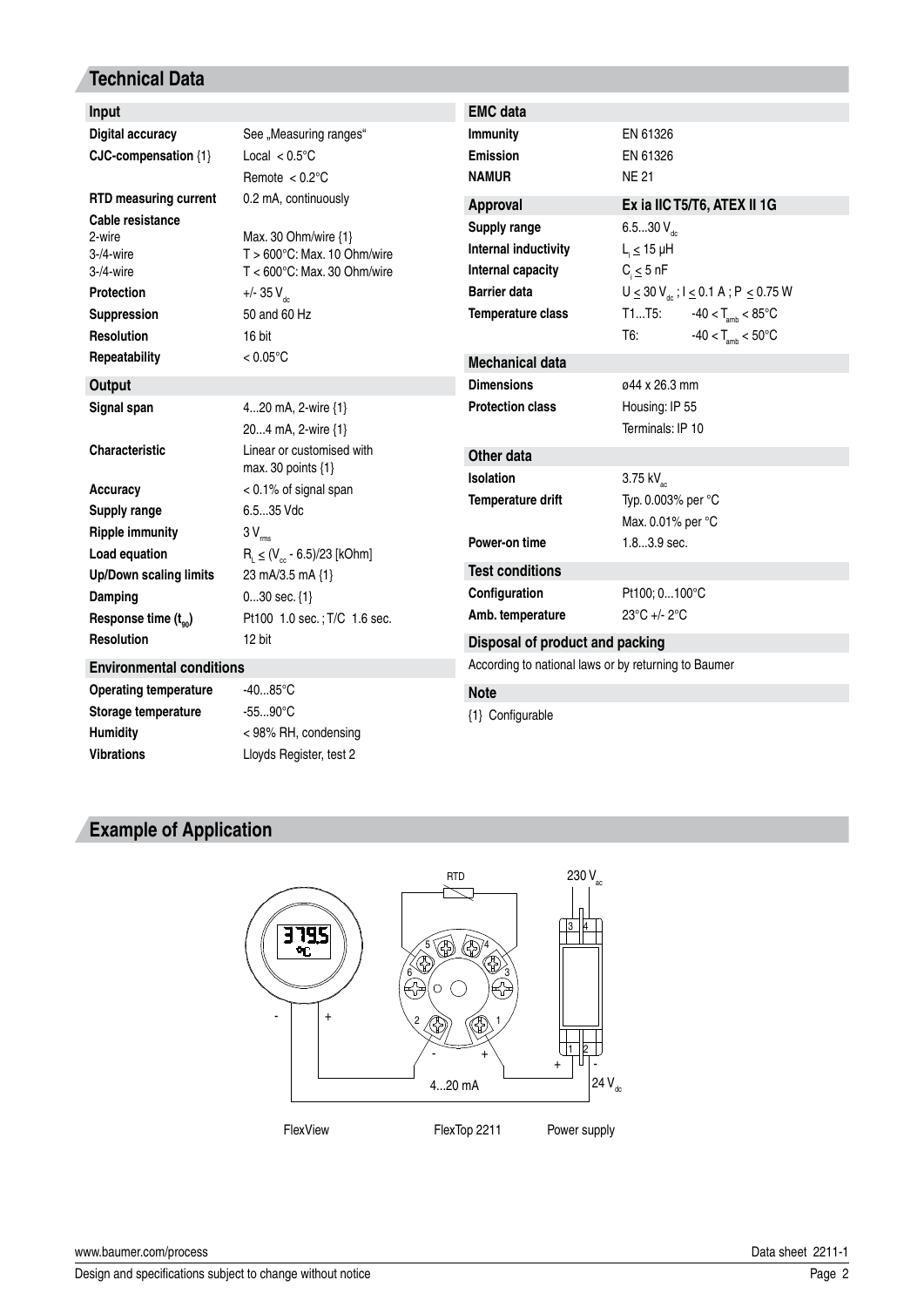### **Measuring Ranges**

| <b>Type</b>                         | <b>Standard</b>          | Range                  | Min. span                                  | Accuracy        | <b>Resolution</b> |
|-------------------------------------|--------------------------|------------------------|--------------------------------------------|-----------------|-------------------|
| Pt25Pt1000                          | <b>DIN/EN/IEC 60751</b>  | $-200850^{\circ}C$ {2} | $10^{\circ}$ C                             | $0.1^{\circ}$ C | $0.1^{\circ}$ C   |
| Pt25Pt1000                          | $a = 0.003902$           | $-200850^{\circ}C$ {2} | $10^{\circ}$ C                             | $0.1^{\circ}$ C | $0.1^{\circ}$ C   |
| Pt25Pt1000                          | $a = 0.003916$           | $-200850^{\circ}C$ {2} | $10^{\circ}$ C                             | $0.1^{\circ}$ C | $0.1^{\circ}$ C   |
| Ni25Ni1000                          | DIN 43760                | $-50250^{\circ}C$ {2}  | $10^{\circ}$ C                             | $0.1^{\circ}$ C | $0.1^{\circ}$ C   |
| Cu <sub>25</sub> Cu <sub>1000</sub> | $0.428$ Ohm/ $\degree$ C | $-50200^{\circ}C$      | $10^{\circ}$ C                             | $0.1^{\circ}$ C | $0.1^{\circ}$ C   |
| B(PtRh30-Pt)                        | <b>IEC 584</b>           | 1001820°C              | $50^{\circ}$ C                             | $2^{\circ}C$    | $0.1^{\circ}$ C   |
| E(NiCr-CuNi)                        | <b>IEC 584</b>           | -270900°C              | $50^{\circ}$ C                             | $1^{\circ}$ C   | $0.1^{\circ}$ C   |
| J(Fe-CuNi)                          | <b>IEC 584</b>           | -2101200°C             | $50^{\circ}$ C                             | $1^{\circ}$ C   | $0.1^{\circ}$ C   |
| K(NiCr-Ni)                          | <b>IEC 584</b>           | -2501370°C             | $50^{\circ}$ C                             | $1^{\circ}$ C   | $0.1^{\circ}$ C   |
| L(Fe-CuNi)                          | DIN 43710                | $-200900^{\circ}C$     | $50^{\circ}$ C                             | 1°C             | $0.1^{\circ}$ C   |
| N(NiCrSi-NiSi)                      | <b>IEC 584</b>           | -2001300°C             | $50^{\circ}$ C                             | $1^{\circ}$ C   | $0.1^{\circ}$ C   |
| R(PtRh13-Pt)                        | <b>IEC 584</b>           | $-501750^{\circ}$ C    | $100^{\circ}$ C                            | $2^{\circ}$ C   | $0.1^{\circ}$ C   |
| S(PtRh10-Pt)                        | <b>IEC 584</b>           | $-501750^{\circ}C$     | $100^{\circ}$ C                            | $2^{\circ}$ C   | $0.1^{\circ}$ C   |
| T(Cu-CuNi)                          | <b>IEC 584</b>           | $-250400^{\circ}C$     | $40^{\circ}$ C                             | $1^{\circ}$ C   | $0.1^{\circ}$ C   |
| $U(Cu-CuNi)$                        | DIN 43710                | $-200600^{\circ}C$     | $50^{\circ}$ C                             | $1^{\circ}$ C   | $0.1^{\circ}$ C   |
| W5-Re (Type C)                      | <b>ASTM 988</b>          | $02300^{\circ}C$       | $100^{\circ}$ C                            | $2^{\circ}$ C   | $0.1^{\circ}$ C   |
| W3-Re (Type D)                      | <b>ASTM 988</b>          | $02300^{\circ}C$       | $100^{\circ}$ C                            | $2^{\circ}$ C   | $0.1^{\circ}$ C   |
| Lin. voltage                        |                          | $-1070$ mV             | 2 mV                                       | $0.04$ mV       | $0.1$ mV          |
| Lin. voltage                        |                          | $-0.11.1V$             | 20 mV                                      | $0.4$ mV        | 1 mV              |
| Lin. resistance                     |                          | 0390 Ohm               | 5 Ohm                                      | 0.05 Ohm        | 0.01 Ohm          |
| Lin. resistance                     |                          | 02200 Ohm              | 25 Ohm                                     | 0.25 Ohm        | $0.1$ Ohm         |
|                                     | $- - -$                  | - ^ ^                  | $\mathbf{a} = \mathbf{a} \cdot \mathbf{a}$ |                 |                   |

{2} The max. temperature is lower for RTD-elements in the range 500...1000, i.e. Pt1000 max. 350°C.

### **Configuration**

Note: Disconnect loop supply before connecting the FlexProgrammer to FlexTop 2211.



**FlexProgrammer**



**FlexProgrammer 9701**

![](_page_2_Figure_9.jpeg)

Note: Ambient temperature range 0...50°C

### **Ordering Details - FlexTop 2211**

|                                                            | 2211000x(x)          |  |  |
|------------------------------------------------------------|----------------------|--|--|
| <b>Type</b>                                                | $58'$ digit          |  |  |
| Ex ia IIC T5/T6, ATEX II 1G<br>Not configured, Ex nA II 3G | ∩<br>Ω               |  |  |
| Configuration                                              | 9 <sup>'</sup> digit |  |  |
| Configuration according to customer specifications         | C                    |  |  |